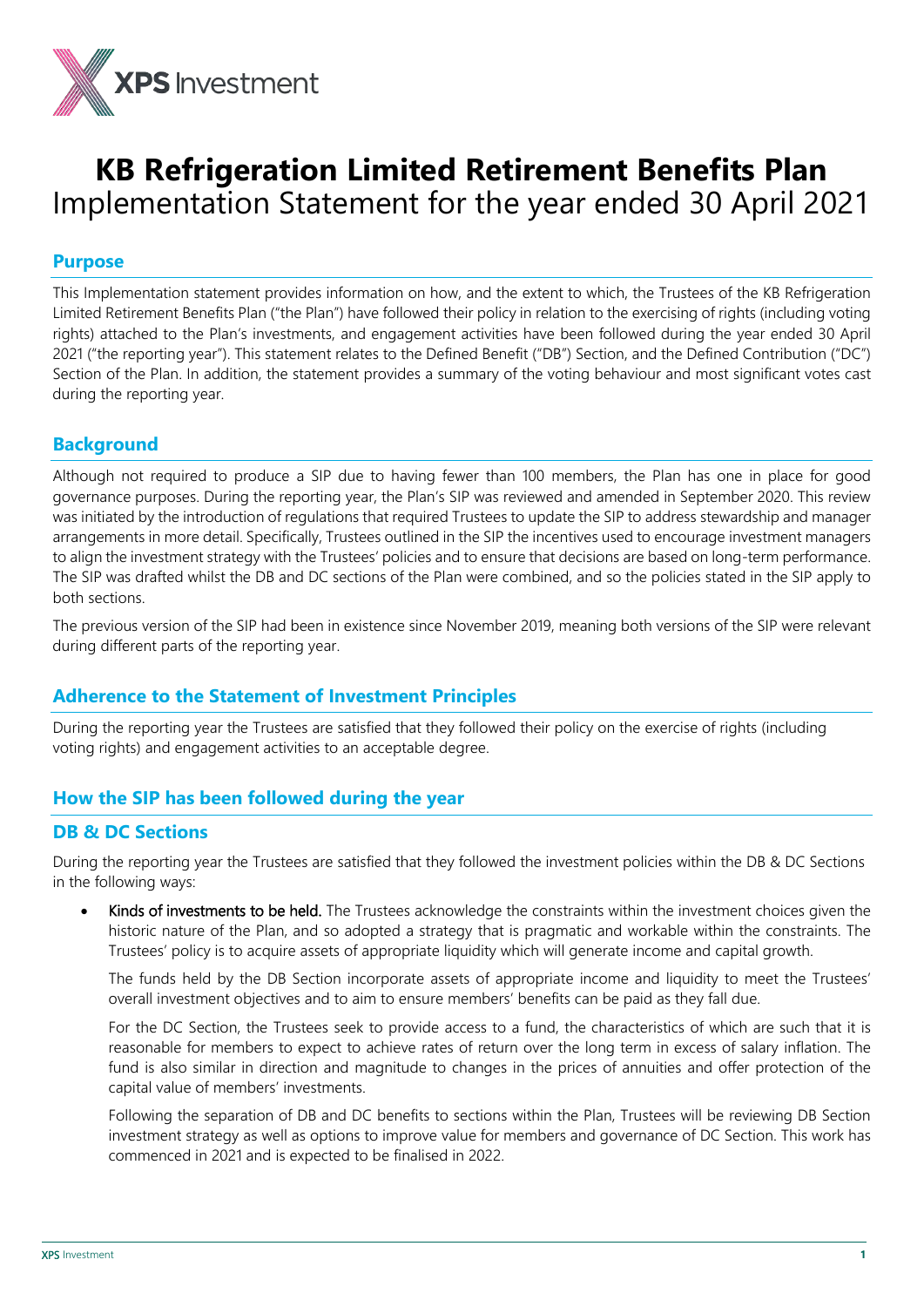

**Balance between different investments.** The historic arrangement of the Plan means there is no benchmark allocation for the Plan's assets.

Although no benchmark allocation is in place, the Trustees intend to meet the investment objectives of the DB Section by investing in a diversified portfolio of return-seeking assets within two pooled funds. In line with the SIP, the Trustees can utilise a wide range of pooled funds including (but not limited to): asset or funds primarily used to outperform the liabilities over the long-term including equity, private markets, hedge funds, commodities, bonds and other forms of credit, assets or funds primarily used to provide immediate liquidity such as cash or cash instruments.

For the DC Section, the Trustees intend to meet the investment objective by providing members with an appropriate range of investment options to enable them to reasonably expect to meet their retirement aspirations. Until recent separation of DB and DC benefits, the Trustees had limited investment freedom due to the dislocation of the Plan's services that result from the disaggregation of these services.

Risks (measurement and management). For the DB Section, the Trustees receive strategic investment advice from the Investment Consultant that includes risk modelling and quantification (e.g., Value at Risk) whenever strategic changes are considered. The Trustees consider each Investment Manager's role and approach to managing risk as part of such strategy reviews and particularly when selecting a new Investment Manager.

For the DC Section, these risks are measured and managed by the Trustees through monitoring of the Plan's investments and delegation of the management of some of these risks to the Investment Managers and utilising custodian relationships.

As the Plan holds all assets in the pooled funds, the Trustees have an indirect relationship with custodians managed by the Investment Managers.

Meeting the expected level of investment return. The Trustees' policy is to invest in a mixture of assets targeting a return in excess of that assumed in the liability valuation. This return, along with Sponsor contributions, is expected to cover the cost of benefits the DB Section provides.

For the DC Section, the Trustees offer an investment fund to members that is expected to achieve the Plan's objectives as set out in the SIP.

- Realisation of investments. The Trustees recognise that assets may need to be realised to meet the Plan's obligations and will ensure that an appropriate amount of readily realisable assets are held at all times, and this will be part of the assessment for including new investments within the strategy. The Trustees maintain a proportion of the investments in sufficiently liquid investments in order to meet short term benefit payments as required. Advice on the realisation of investments to meet benefit payments is provided by the Investment Consultant as and when required. The decision over which specific underlying investments will be realised within a mandate is delegated to the Investment Manager.
- Ongoing governance of the Plan's investment strategy. The Trustees, with the assistance of the Investment Consultant, monitor the processes and operational behaviour of the Investment Managers throughout the reporting year, to ensure they remain appropriate and in line with the Trustees' requirements.
- ESG (including climate change). The Trustees' policy is to delegate the ongoing monitoring and management of ESG risks and those related to climate change to the Plan's Investment Managers. Therefore, the Trustees monitor how ESG and climate change considerations are integrated within the investment processes adopted by its Investment Managers and consider these issues as part of the criteria when appointing new Investment Managers.
- Non-financial matters. The Trustees' policy is to act in the best interests of the beneficiaries of the Plan when selecting, retaining or realising investments. It has neither sought nor taken into account beneficiaries' views on risks including (but not limited to) ethical, social and environmental issues. The Trustees seek professional advice in relation to the management of the assets of the Plan to ensure that the decisions are made in the best interests of Plan's beneficiaries.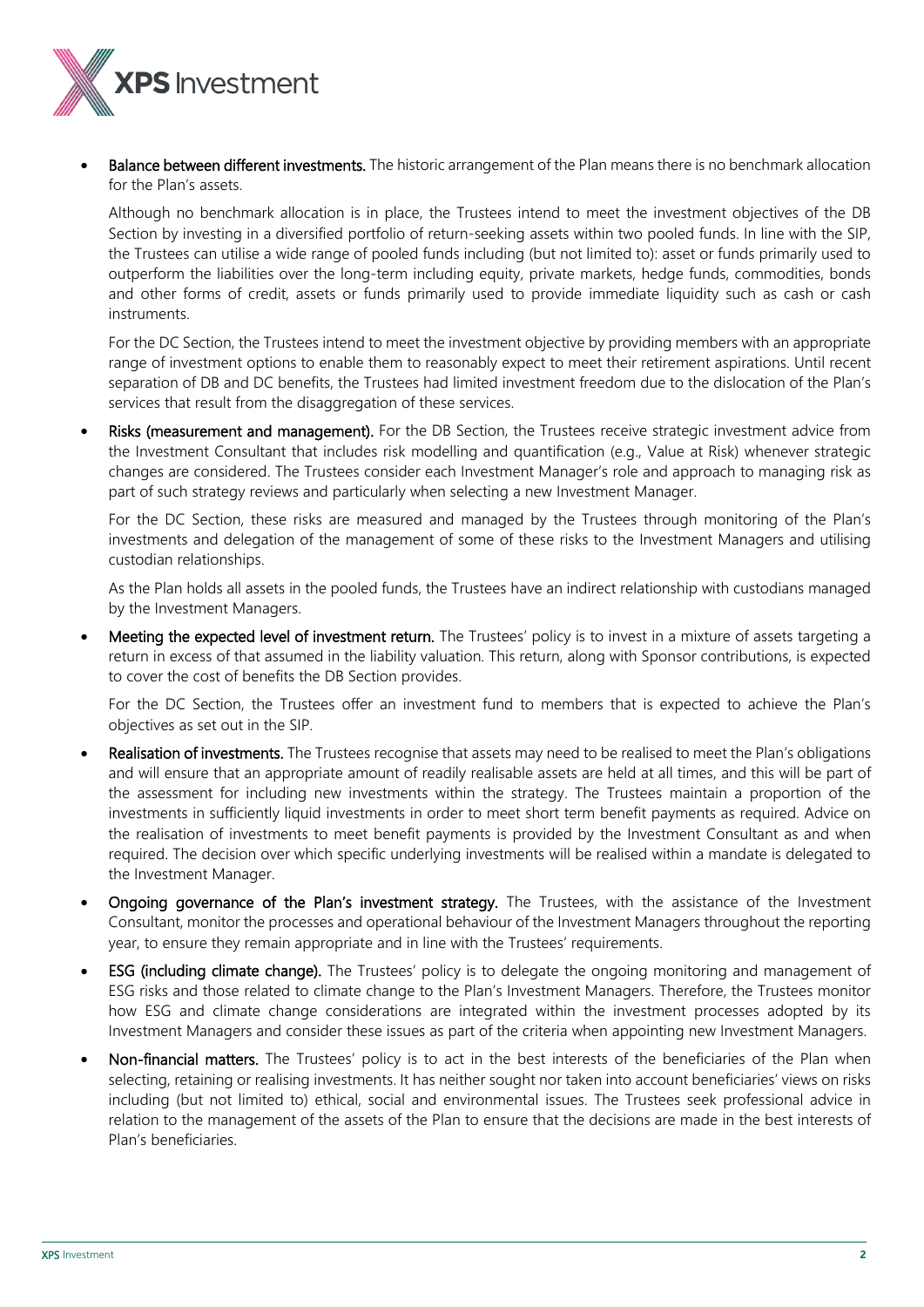

- Voting rights. The Trustees have delegated responsibility for the exercise of rights attached to the Plan's investments to the Investment Managers. The Trustees are satisfied that the Investment Managers' policies on corporate governance and exercising of voting rights reflect the Trustees' policies. The Trustees require the Investment Managers to report on significant votes made on behalf of the Trustees at least annually and further detail is contained below on these significant votes.
- Stewardship. The Trustees encourage Investment Managers to engage with investee companies and vote whenever it is practical to do so on financially material matters including those deemed to include a material ESG and/or climate change risk in relation to those investments. The Investment Managers are expected to vote in accordance with their internal voting policies, and so the Trustees monitor how stewardship is integrated within the investment processes adopted by the Investment Managers and consider this when appointing new Investment Managers.
- Arrangements with Investment Managers. The Trustees, with the assistance of the Investment Consultant, monitor the processes and operational behaviour of the Investment Managers from time to time, to ensure they remain appropriate and in line with the Trustees' requirements as set out in the SIP. The Trustees are a long-term investor and is not seeking to change investment arrangements on a frequent basis unless there is a strategic change to the investment strategy that no longer requires exposure to a particular asset class or manager.
- Portfolio costs. The investment managers are remunerated as an annual management charge ("AMC") in keeping with market practice plus any additional charges. Manager's remuneration is taken into consideration during manager selection exercises, to ensure the Plan is not paying excessive fees that would detract from the Plan's return.

## **Manager selection exercises**

One of the main ways in which this updated policy is expressed is via manager selection exercises: the Trustees seek advice from their investment advisor on the extent to which their views on ESG and climate change risks may be taken into account in any future investment manager selection exercises.

During the reporting year, there have been no such manager selection exercises for either the DB or DC sections. However, given the commencement of DB and DC strategy reviews, it is envisaged that manager selection exercises will be undertaken in 2022.

## **Ongoing governance**

The Trustees, with the assistance of XPS, monitor the processes and operational behaviour of the investment managers from time to time, to ensure they remain appropriate and in line with the Trustees' requirements as set out in this statement.

Beyond the governance work currently undertaken, the Trustees believe that their approach to, and policy on, ESG matters will evolve over time based on developments within the industry and, at least partly, on a review of data relating to the voting and engagement activity conducted annually.

# **Voting activity**

The voting activity of the Plan over the reporting year is in relation to the funds the Plan was invested into throughout the period.

The main asset class where the investment managers will have voting rights is equities, as it represents the equity ownership and shareholder's stake within the underlying business. There's likely to be no voting rights for credit-based assets or funds that invest into them.

The DB and DC sections may not have direct investments in equity funds, but equities will form part of the strategy for all of the funds the sections were invested into over the reporting period. For the DB Section, these funds were the Baillie Gifford Multi Asset Growth and Aviva Secure Growth Funds. Similarly, the DC Section will have exposure to equities through the investments in the same Aviva Secure Growth Fund.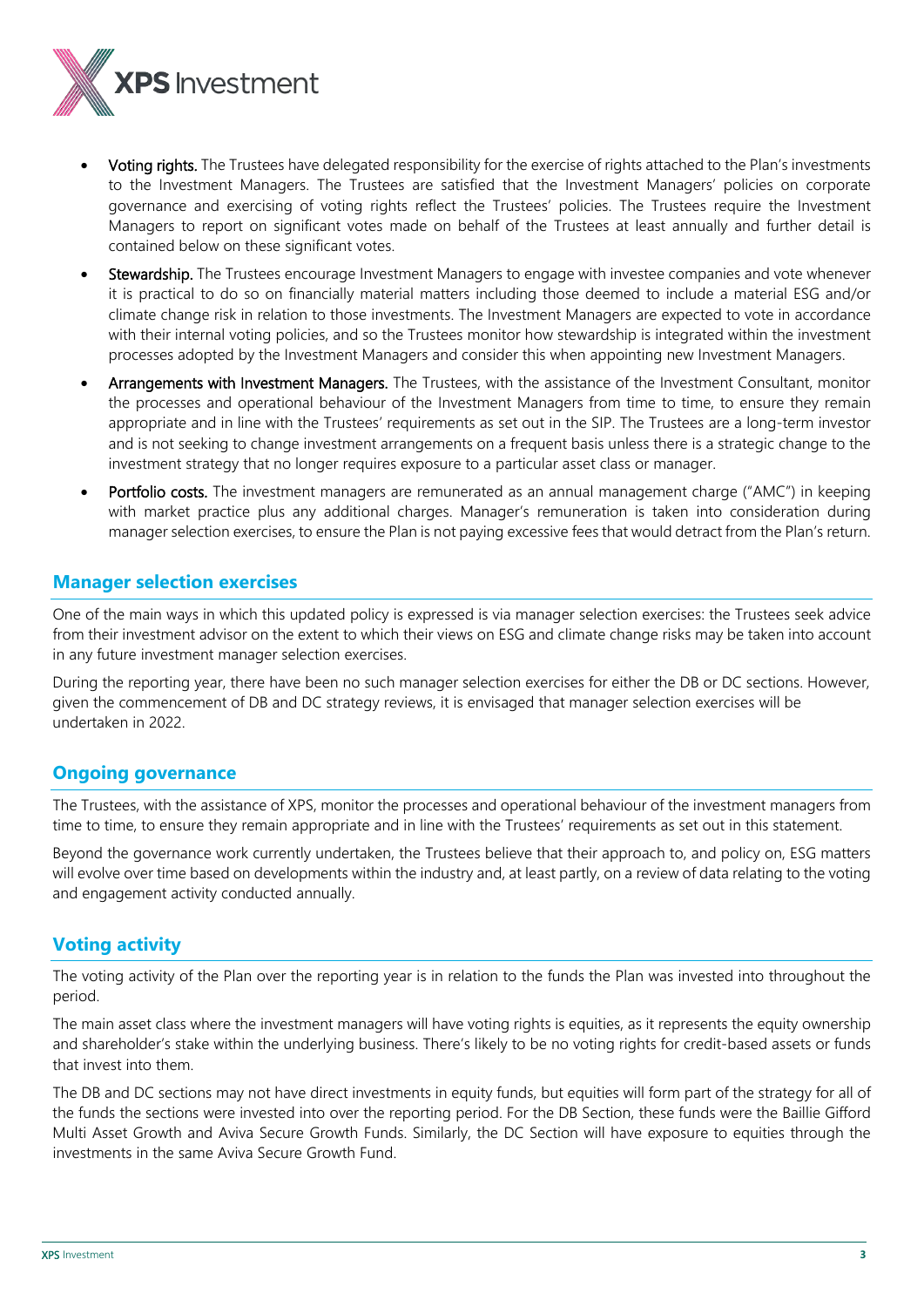

Therefore, a summary of the voting behaviour and most significant votes cast by each of the relevant investment manager organisations is given below. Please note that some managers only report their voting activity on a quarterly or yearly basis, and so the voting period may not align with the Plans reporting year. The voting period of the fund is given below.

Based on this summary, the Trustees concluded that the investment managers have exercised their delegated voting rights on behalf of the Trustees in a way that aligns with the Trustees' relevant policies in this regard. The voting activity does not cover the AVC investments, as these are not considered significant in relation to the overall investments of the Plan.

The Aviva Secure Growth Fund is a "fund of funds", where the fund itself will own units of another fund. In this kind of circumstance, the Plan's Investment Managers do not hold equities directly and they may not have voting rights. Therefore, the voting activity listed for this fund is that of the underlying fund's holdings.

## **DB Section**

| Manager                                                                                              | <b>Baillie Gifford</b> |
|------------------------------------------------------------------------------------------------------|------------------------|
| Voting activity date range:                                                                          | $30/06/20 - 30/06/21$  |
| Fund name                                                                                            | Multi Asset Growth     |
| Number of company meetings the manager was eligible to vote at                                       | 114                    |
| over the year                                                                                        |                        |
| Number of resolutions the manager was eligible to vote on over the                                   | 1,296                  |
| year                                                                                                 |                        |
| Percentage of resolutions the manager voted on                                                       | 98.2%                  |
| Percentage of resolutions the manager abstained from                                                 | 1.0%                   |
| Percentage of resolutions voted with management, as a percentage                                     | 94.3%                  |
| of the total number of resolutions voted on                                                          |                        |
| Percentage of resolutions voted against management, as a                                             | 4.7%                   |
| percentage of the total number of resolutions voted on                                               |                        |
| k de la constanta de la Brasilia de la constanta de la contrata de la constanta de la Constantinació |                        |

#### Manager's policy on consulting with clients before voting

All voting decisions are made by Baillie Gifford's Governance & Sustainability team in conjunction with investment managers. Baillie Gifford do not regularly engage with clients prior to submitting votes, however if a segregated client has a specific view on a vote then Baillie Gifford will engage with them on this. If a vote is particularly contentious, Baillie Gifford may reach out to clients prior to voting to advise them of this or request them to recall any stock on loan.

#### How has the manager made use of the proxy voting services

Whilst Baillie Gifford are cognisant of proxy advisers' voting recommendations (ISS and Glass Lewis), Baillie Gifford do not delegate or outsource any of its stewardship activities or follow or rely upon their recommendations when deciding how to vote on their clients' shares. All client voting decisions are made in-house. Baillie Gifford vote in line with their in-house policy and not with the proxy voting providers' policies. Baillie Gifford also have specialist proxy advisors in the Chinese and Indian markets to provide them with more nuanced market specific information.

#### What process manager follows for determining "most significant" votes

The list below is not exhaustive, but exemplifies potentially significant voting situations:

- Baillie Gifford's holding had a material impact on the outcome of the meeting
- The resolution received 20% or more opposition and Baillie Gifford opposed
- Egregious remuneration
- Controversial equity issuance
- Shareholder resolutions that Baillie Gifford supported and received 20% or more support from shareholders
- Where there has been a significant audit failing
- Where Baillie Gifford have opposed mergers and acquisitions
- Where Baillie Gifford have opposed the financial statements/annual report

— Where Baillie Gifford have opposed the election of directors and executives.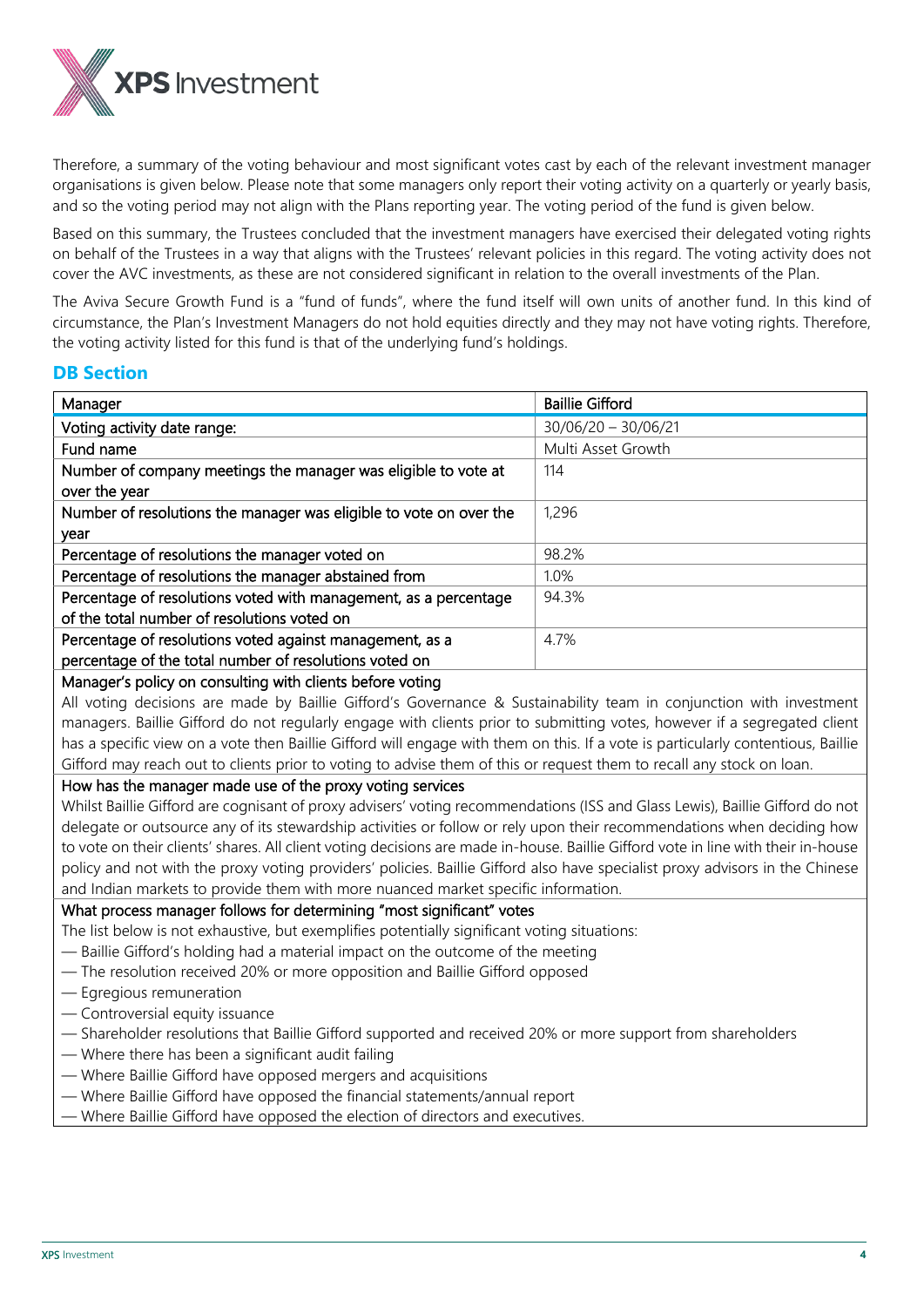

| <b>Baillie Gifford</b><br><b>Multi Asset</b><br><b>Growth Fund</b>                                                                     | <b>VOTE 1</b>                                                                                                                                                                                                                                                               | <b>VOTE 2</b>                                                                                                                                                                                                                                                                                                                                     | <b>VOTE 3</b>                                                                                                                                                                                                                                                                                                                                                | <b>VOTE 4</b>                                                                                                                                                                                                                                                                                                                                                                                                                                                                                                         | <b>VOTE 5</b> |
|----------------------------------------------------------------------------------------------------------------------------------------|-----------------------------------------------------------------------------------------------------------------------------------------------------------------------------------------------------------------------------------------------------------------------------|---------------------------------------------------------------------------------------------------------------------------------------------------------------------------------------------------------------------------------------------------------------------------------------------------------------------------------------------------|--------------------------------------------------------------------------------------------------------------------------------------------------------------------------------------------------------------------------------------------------------------------------------------------------------------------------------------------------------------|-----------------------------------------------------------------------------------------------------------------------------------------------------------------------------------------------------------------------------------------------------------------------------------------------------------------------------------------------------------------------------------------------------------------------------------------------------------------------------------------------------------------------|---------------|
| <b>Significant Votes</b>                                                                                                               |                                                                                                                                                                                                                                                                             |                                                                                                                                                                                                                                                                                                                                                   |                                                                                                                                                                                                                                                                                                                                                              |                                                                                                                                                                                                                                                                                                                                                                                                                                                                                                                       |               |
| <b>Company Name</b>                                                                                                                    | Merlin Properties<br>Socimi S.A.                                                                                                                                                                                                                                            | <b>ADO Properties</b><br>S.A.                                                                                                                                                                                                                                                                                                                     | Rio Tinto Plc                                                                                                                                                                                                                                                                                                                                                | Vonovia SE                                                                                                                                                                                                                                                                                                                                                                                                                                                                                                            |               |
| Date of Vote                                                                                                                           | 16/06/2020                                                                                                                                                                                                                                                                  | 29/09/2020                                                                                                                                                                                                                                                                                                                                        | 09/04/2021                                                                                                                                                                                                                                                                                                                                                   | 16/04/2021                                                                                                                                                                                                                                                                                                                                                                                                                                                                                                            |               |
| Summary of the<br>resolution                                                                                                           | Remuneration -<br>Report                                                                                                                                                                                                                                                    | Amendment of<br>Share Capital                                                                                                                                                                                                                                                                                                                     | Remuneration -<br>Report                                                                                                                                                                                                                                                                                                                                     | 2 Resolutions for the Amendment of Share<br>Capital                                                                                                                                                                                                                                                                                                                                                                                                                                                                   |               |
| How the<br>manager voted                                                                                                               | Against<br>management                                                                                                                                                                                                                                                       | Against<br>management                                                                                                                                                                                                                                                                                                                             | Against<br>management                                                                                                                                                                                                                                                                                                                                        | Against management                                                                                                                                                                                                                                                                                                                                                                                                                                                                                                    |               |
| If the vote was<br>against<br>management,<br>did the manager<br>communicate<br>their intent to<br>the company<br>ahead of the<br>vote? | Yes                                                                                                                                                                                                                                                                         | No                                                                                                                                                                                                                                                                                                                                                | No                                                                                                                                                                                                                                                                                                                                                           | Yes                                                                                                                                                                                                                                                                                                                                                                                                                                                                                                                   |               |
| Implications of<br>the outcome                                                                                                         | Baillie Gifford have<br>been opposing<br>remuneration at<br>the company since<br>2017 and engaging<br>with the company<br>on the issue. In<br>2020, there were<br>significant<br>improvements in<br>the company's<br>remuneration<br>policy which is a<br>positive outcome. | <b>Baillie Gifford sold</b><br>out of the stock<br>following the pass<br>of the request to<br>increase authorised<br>capital which would<br>permit share<br>issuance without<br>pre-emptive rights,<br>given shares were<br>trading at a high<br>discount to NAV<br>and there was no<br>NAV commitment,<br>which Baillie Gifford<br>were against. | <b>Baillie Gifford</b><br>engaged with the<br>company to<br>communicate their<br>concerns. Whilst<br>not supporting the<br>backwards looking<br>remuneration<br>report, Baillie<br>Gifford supported<br>the forward looking<br>policy. Baillie<br>Gifford continue to<br>be focussed on<br>having good open<br>communication<br>with the leadership<br>team. | In advance of the AGM, Baillie Gifford<br>contacted the company to see if they<br>could provide an assurance they would<br>not issue shares below Net Tangible Asset<br>(NTA). The company were not able to<br>provide that assurance therefore, Baillie<br>Gifford did not feel it was in investors<br>interest to support the two equity issuance<br>resolutions. Baillie Gifford continue to<br>encourage the company to provide this<br>additional assurance to consider<br>supporting the company in the future. |               |
| Criteria on which<br>the vote is<br>considered<br>"significant"                                                                        | This resolution is<br>significant because<br><b>Baillie Gifford</b><br>opposed the<br>company reports.                                                                                                                                                                      | This resolution is<br>significant because<br>it received greater<br>than 20%<br>opposition.                                                                                                                                                                                                                                                       | This resolution is<br>significant because<br><b>Baillie Gifford</b><br>opposed<br>remuneration.                                                                                                                                                                                                                                                              | This resolution is significant because it<br>received greater than 20% opposition.                                                                                                                                                                                                                                                                                                                                                                                                                                    |               |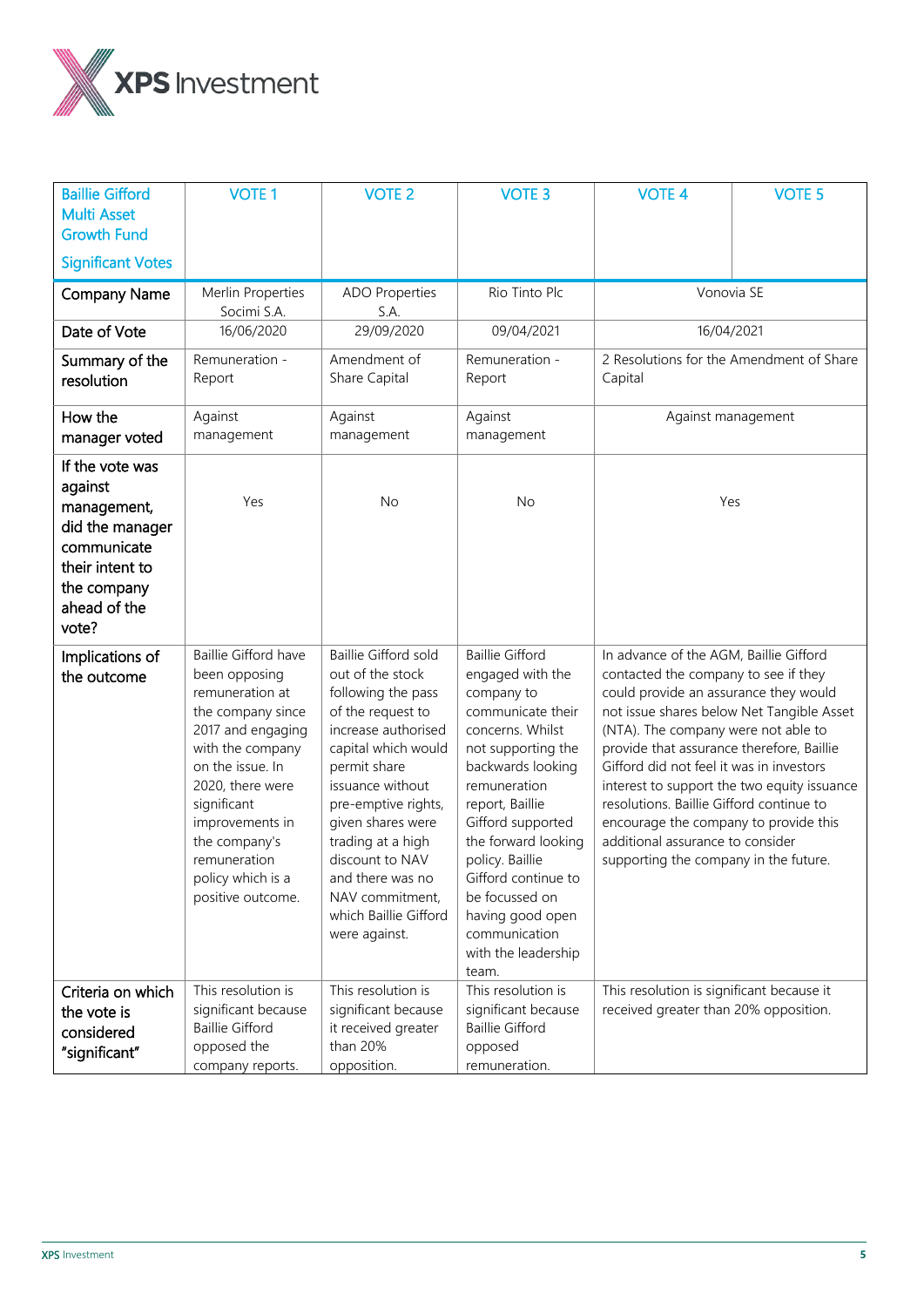

# **DB and DC Section**

| Manager                                                            | Aviva                                      |                   |  |
|--------------------------------------------------------------------|--------------------------------------------|-------------------|--|
| Voting activity date range                                         | $01/04/2020 - 31/03/2021$                  |                   |  |
| Fund name                                                          | Secure Growth Fund                         |                   |  |
| Underlying manager and fund name                                   | Schroders Strategic<br>Schroders UK Listed |                   |  |
|                                                                    | Global Equity Fund                         | Equity ex Tobacco |  |
|                                                                    |                                            | Fund              |  |
| Number of company meetings the manager was eligible to vote at     | 509                                        | 48                |  |
| over the year                                                      |                                            |                   |  |
| Number of resolutions the manager was eligible to vote on over the | 6574                                       | 859               |  |
| year                                                               |                                            |                   |  |
| Percentage of resolutions the manager voted on                     | 100%                                       | 100%              |  |
| Percentage of resolutions the manager abstained from               | 0.1%                                       | 0.2%              |  |
| Percentage of resolutions voted with management, as a percentage   | 90.2%                                      | 99.2%             |  |
| of the total number of resolutions voted on                        |                                            |                   |  |
| Percentage of resolutions voted against management, as a           | 9.4%                                       | 0.8%              |  |
| percentage of the total number of resolutions voted on             |                                            |                   |  |
| Manager's policy on consulting with clients before voting          |                                            |                   |  |

## Manager's policy on consulting with clients before voting

For pooled fund, such as the Secure Growth Fund, Aviva votes according to its policies.

In order to maintain the necessary flexibility to meet client needs, local offices of underlying manager (Schroders) may determine a voting policy regarding the securities for which they are responsible, subject to agreement with clients as appropriate, and/or addressing local market issues. Clients in the UK will need to contact their usual client services person(s) on whether or not this is available for the type of investment(s) they hold with Schroders.

#### How has the manager made use of the proxy voting services

The underlying manager of the Aviva Secure Growth Fund (Schroders) receives research from both ISS and the Investment Association's Institutional Voting Information Services (IVIS) for upcoming general meetings. However, this is only one component that feeds into their voting decisions. In addition to relying on their policies they will also be informed by company reporting, company engagements, country specific policies, engagements with stakeholders and the views of portfolio managers and analysts.

It is important to stress that their own research is also integral to their final voting decision; this will be conducted by both their financial and ESG analysts. For contentious issues, their Corporate Governance specialists will be in deep dialogue with the relevant analysts and portfolio managers to seek their view and better understand the corporate context.

The underlying managers continues to review their voting practices and policies during their ongoing dialogue with their portfolio managers. This has led them to raise the bar on what they consider 'good governance practice'.

#### What process manager follows for determining "most significant" votes

The underlying manager of the Aviva Secure Growth Fund (Schroders) considers "most significant" votes as those against company management.

The manger will oppose management if they believe that doing so is in the best interests of shareholders and clients. For example, if they believe a proposal diminishes shareholder rights or if remuneration incentives are not aligned with the company's long-term performance and creation of shareholder value. Such votes against will typically follow an engagement and the manager will inform the company of their intention to vote against before the meeting, along with their rationale. Where there have been ongoing and significant areas of concerns with a company's performance the manager may choose to vote against individuals on the board.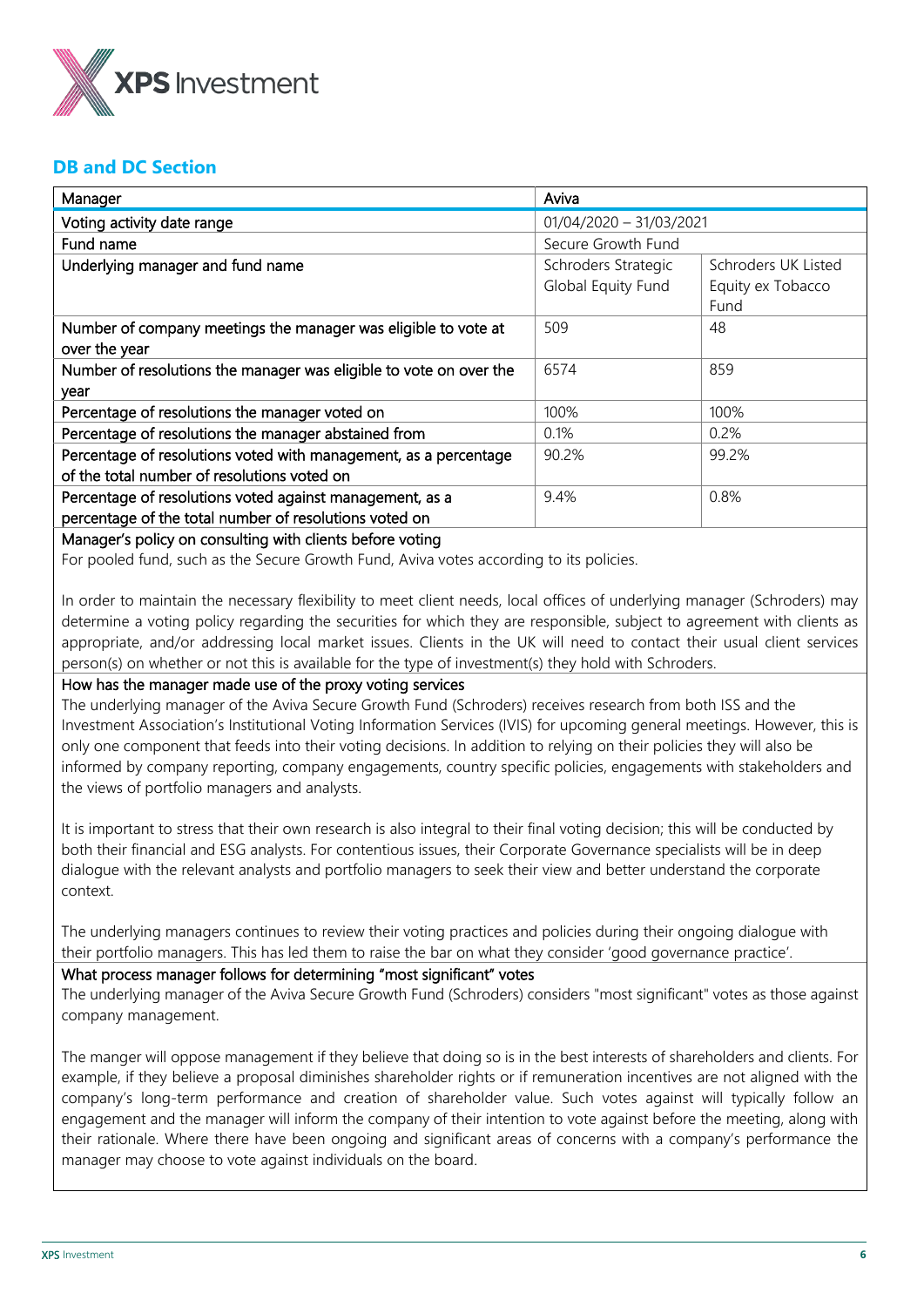

However, the manager usually looks to support the management of the companies that they invest in. Where they do not do this the manager classifies the vote as significant and will disclose the reason behind this to the company and the public

For simplicity, XPS have filtered these significant votes and only listed below the most significant votes related to sales of shares or the company, transactions, remuneration policy, director appointments, ESG, change in company's rules or mergers and acquisitions.

| <b>Schroders Strategic Global</b><br><b>Equity Fund</b><br><b>Significant Votes</b>                                           | <b>VOTE 1</b>                                                                                                                     | <b>VOTE 2</b>                                                                                                                                                                    | <b>VOTE 3</b>                                                                                                                                                                                                | <b>VOTE 4</b>                                                                                                                         | <b>VOTE 5</b>                                                                                                                                                                               |
|-------------------------------------------------------------------------------------------------------------------------------|-----------------------------------------------------------------------------------------------------------------------------------|----------------------------------------------------------------------------------------------------------------------------------------------------------------------------------|--------------------------------------------------------------------------------------------------------------------------------------------------------------------------------------------------------------|---------------------------------------------------------------------------------------------------------------------------------------|---------------------------------------------------------------------------------------------------------------------------------------------------------------------------------------------|
| <b>Company Name</b>                                                                                                           | Polyus PJSC                                                                                                                       | PT Bank Central<br>Asia Tbk                                                                                                                                                      | <b>Bouygues SA</b>                                                                                                                                                                                           | <b>CVC Brasil</b><br>Operadore e<br>Agencia de<br>Viagens SA                                                                          | Qualicorp<br>Consultoria e<br>Corretora de<br>Seguros SA                                                                                                                                    |
| Date of Vote                                                                                                                  | 22/06/2020                                                                                                                        | 30/07/2020                                                                                                                                                                       | 04/09/2020                                                                                                                                                                                                   | 16/12/2020                                                                                                                            | 21/12/2020                                                                                                                                                                                  |
| Summary of the resolution                                                                                                     | Approve Increase<br>in Share Capital<br>through Issuance<br>of 3,130,000<br>Ordinary Shares<br>via Closed<br>Subscription         | Approve<br>Acquisition Plan<br>in Connection<br>with the<br>Acquisition of the<br>Shares in PT Bank<br>Rabobank<br>International<br>Indonesia                                    | Approve<br>Remuneration<br>Policy of<br>Corporate<br>Officers                                                                                                                                                | Approve Long-<br>Term Incentive<br>Plan                                                                                               | Re-Ratify<br>Remuneration of<br>Company's<br>Management<br>Approved at the<br>April 30, 2020<br><b>AGM</b>                                                                                  |
| How the manager voted                                                                                                         | Against<br>management                                                                                                             | Against<br>management                                                                                                                                                            | Against                                                                                                                                                                                                      | Against                                                                                                                               | Against                                                                                                                                                                                     |
| If the vote was against<br>management, did the<br>manager communicate<br>their intent to the<br>company ahead of the<br>vote? | management<br>management<br>management<br>N/A                                                                                     |                                                                                                                                                                                  |                                                                                                                                                                                                              |                                                                                                                                       |                                                                                                                                                                                             |
| Implications of the<br>outcome                                                                                                | The manager<br>voted against<br>management<br>because no<br>details were<br>provided<br>regarding the<br>underlying LTOP<br>Plan. | The manager<br>voted against<br>management due<br>to a lack of<br>information<br>regarding the<br>acquisition of<br>shares in PT Bank<br>Rabobank<br>International<br>Indonesia. | The manager<br>voted against<br>management due<br>to the lowering<br>of performance<br>thresholds would<br>have meant there<br>would have been<br>much higher<br>payouts for<br>below target<br>performance. | The manager<br>voted against<br>management<br>because they<br>didn't deem the<br>performance<br>targets were<br>stretching<br>enough. | The manager<br>voted against<br>management due<br>to a lack of<br>disclosure around<br>extensive<br>severance<br>payments and<br>changes to the<br>accounting of<br>equity<br>compensation. |
| Criteria on which the vote<br>is considered "significant"                                                                     | Vote related to<br>shares of the<br>company                                                                                       | Vote related to<br>acquisition                                                                                                                                                   | Votes related to remuneration policy                                                                                                                                                                         |                                                                                                                                       |                                                                                                                                                                                             |